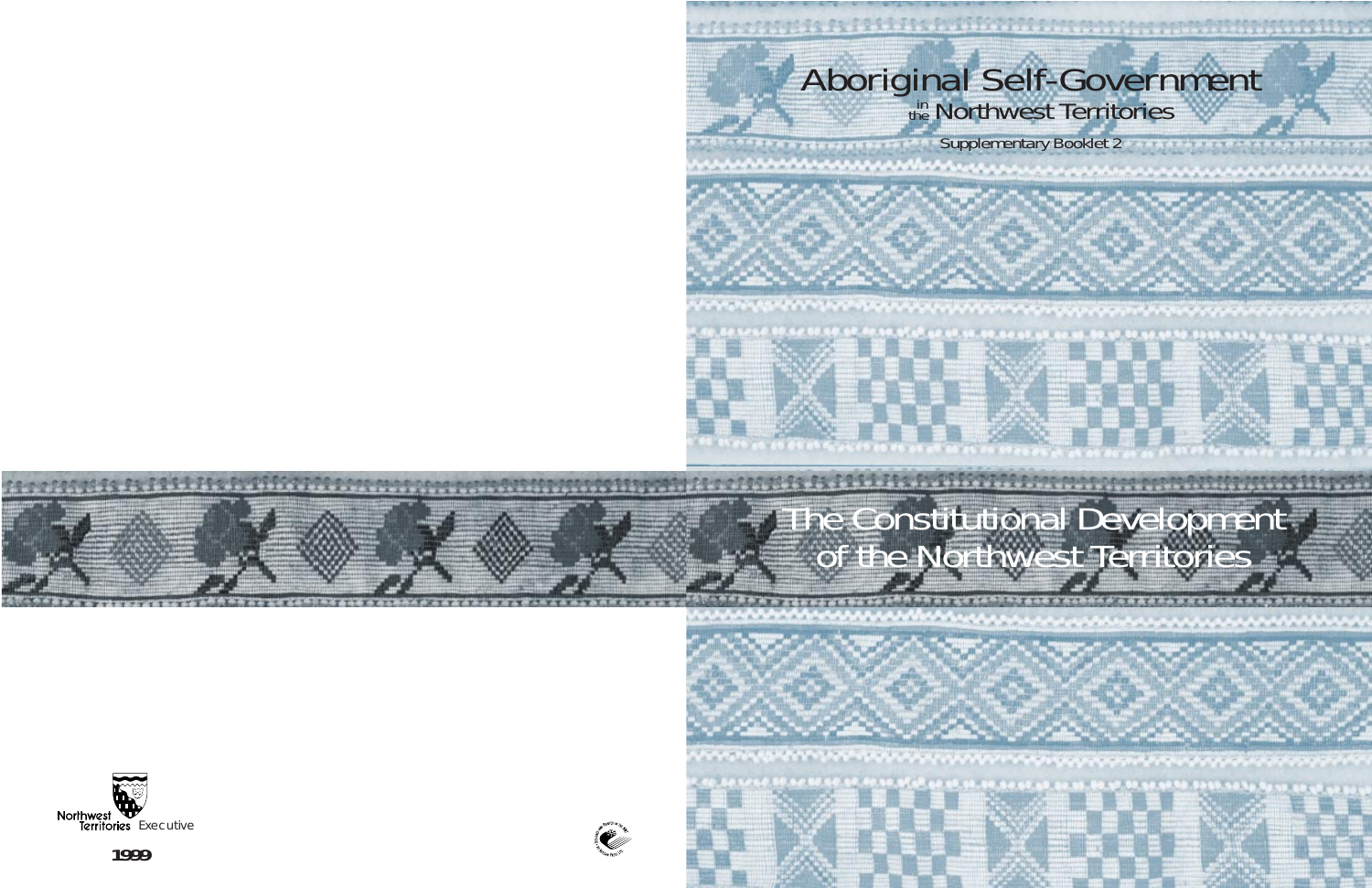### Third Constitutional Development of the Northwest Territories The Constitutional Development the Northwest Territories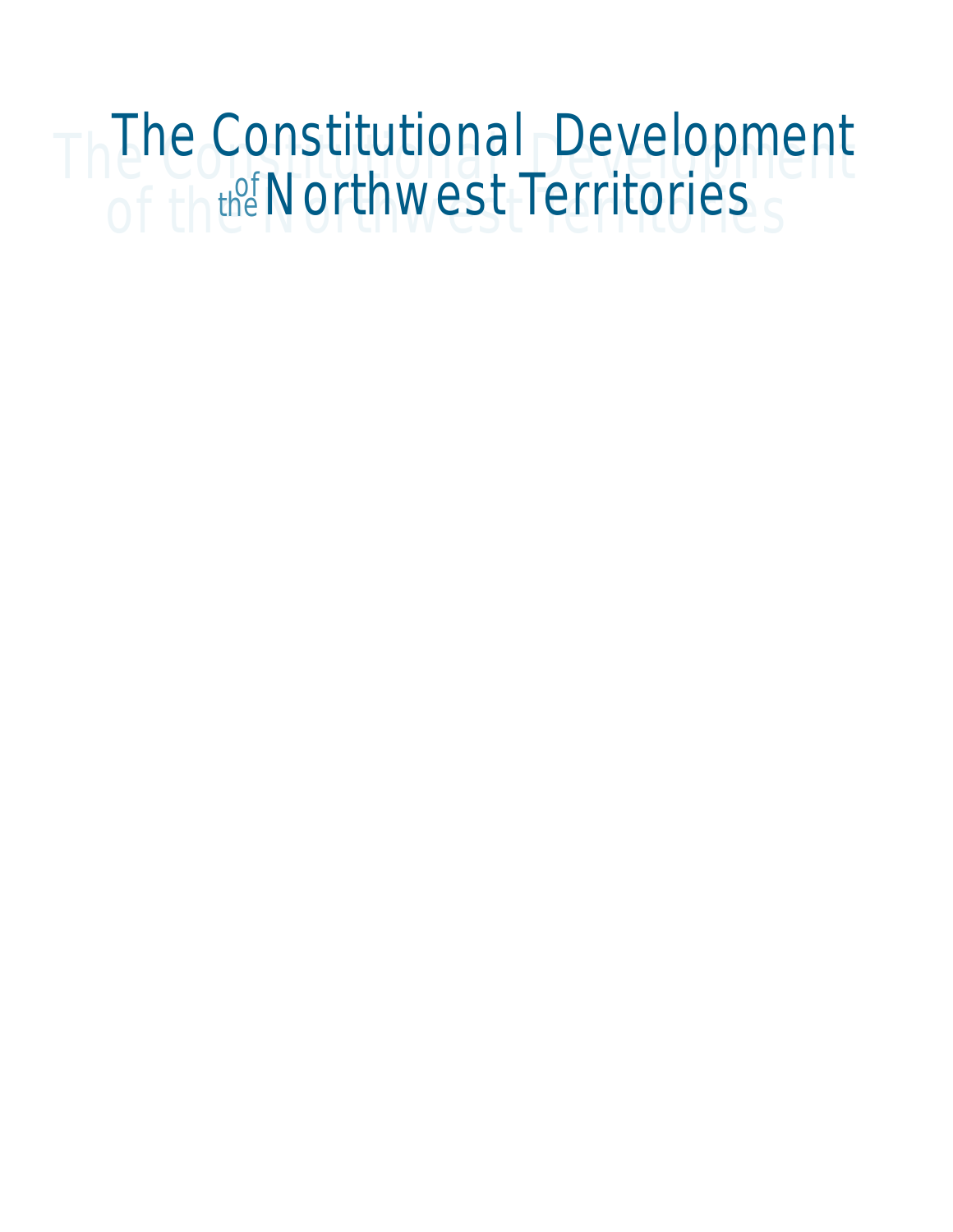## What is a Constitution? **What is a Constitution?**

A constitution is the basic laws and rules that set out how a nation, people, region or group is governed. The Constitution Act of 1982, describes the Constitution of Canada as "the supreme law of Canada".

Some writers use the term "constitution" in a wider sense than others. One of Canada's constitutional experts, the late Eugene Forsey, describes Canada's constitution as "the set of arrangements by which we govern ourselves." In this sense, documents like the Constitution Acts of 1867 and 1982 are "the skeleton, not the whole body." This view is consistent with that of the NWT's **Constitutional Working Group** which, in Partners In A New Beginning, describes the constitution of the NWT as made up of:

- The Northwest Territories Act (NWT Act)
- Political traditions, called 'conventions'
- Important territorial acts like the Elections Act
- Treaties
- Aboriginal land claim agreements
- Aboriginal traditions and practices
- Other federal acts (e.g. DIAND Act, Territorial Lands Act)
- Principles established by the courts.



Described in this way, the "constitution" of the NWT is not rigidly fixed. It changes frequently and includes federal, territorial and Aboriginal authorities, institutions and practices. Nevertheless, the NWT Act is of particular importance for setting out the legal framework of the Government of the Northwest Territories (GNWT).

The first permanent Legislative Assembly building of the NWT (opened, 1993). photo: Jiri Hermann

### Confederation Hon

In 1867, the British Parliament passed the British North America Act (now known as the Constitution Act, 1867 ) to set up the Dominion of Canada. The Act set up the basic institutions of our national system of government, and outlined the powers of the federal and provincial governments.

Note: Key words are identified in BOLD text and defined in a listing of Key Words and Ideas on page 8 of this booklet. Other key words are defined where they occur in the text.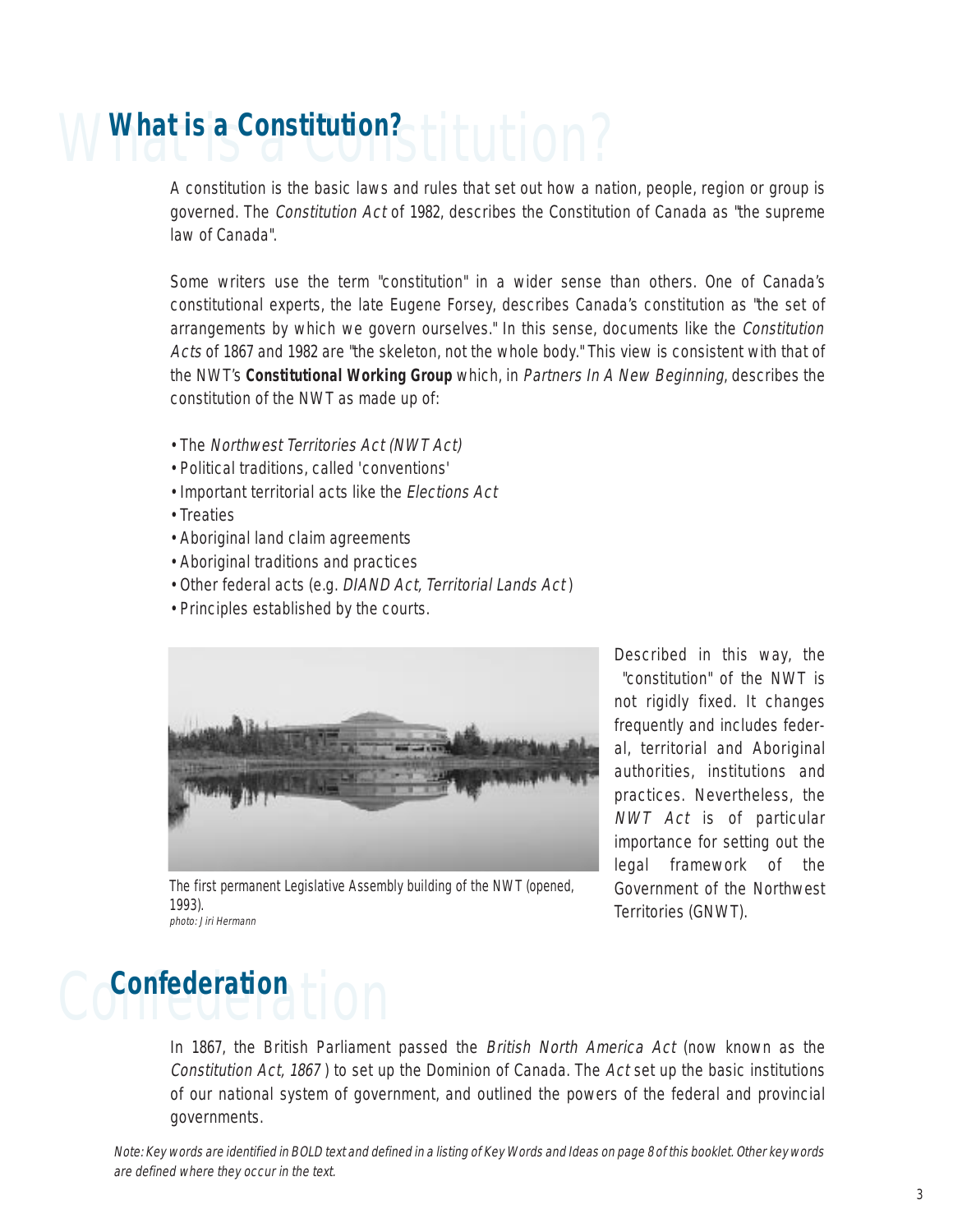### The Transfer of Rupert's Land **Dert's Land**

In 1870, Great Britain transferred Rupert's Land and the **North-Western Territory** to Canada. As well as the present NWT, this area included Yukon, Alberta, Saskatchewan, most of Manitoba, northern Ontario, northern Quebec and most of Nunavut. The Arctic Islands were added in 1880. The NWT's present borders were set by the creation of Yukon (1898), Alberta and Saskatchewan (1905), and Nunavut (1999).

## Federal Jurisdiction **Federal Jurisdiction**

Federal responsibility for the northern territories is contained in the Constitution Act of 1871. This makes the federal government responsible for the administration, peace, order and good government of the North. The NWT Act was passed by Parliament as part of this responsibility.

## **The Early Government of the Northwest Territories WAYT**

From 1897 to 1905, the NWT had an elected government resembling a province. But in 1905, after the provinces of Saskatchewan and Alberta were created, what was left of the NWT slipped back to the status of a "colony". For the next 60 years, a Commissioner and an appointed **Territorial Council** ran the NWT from Ottawa.

In the 1950s, a return to an elected government for the NWT began. In 1951, the NWT Act was changed to permit three elected Members from the Mackenzie District to join the four appointed Members and the Commissioner on the Territorial Council. At this time, the Council also began



NWT 6th Council. First Opening of the Council in Yellowknife, November 13, 1967. photo: NWT Archives

to alternate its sittings between Ottawa and the NWT. Between 1955 and 1966, the powers of the Territorial Council were gradually increased and by 1966 elected Members formed the majority on the Council. In 1975, the Territorial Council became a fully elected body and its Members began to call it the "Legislative Assembly" the following year.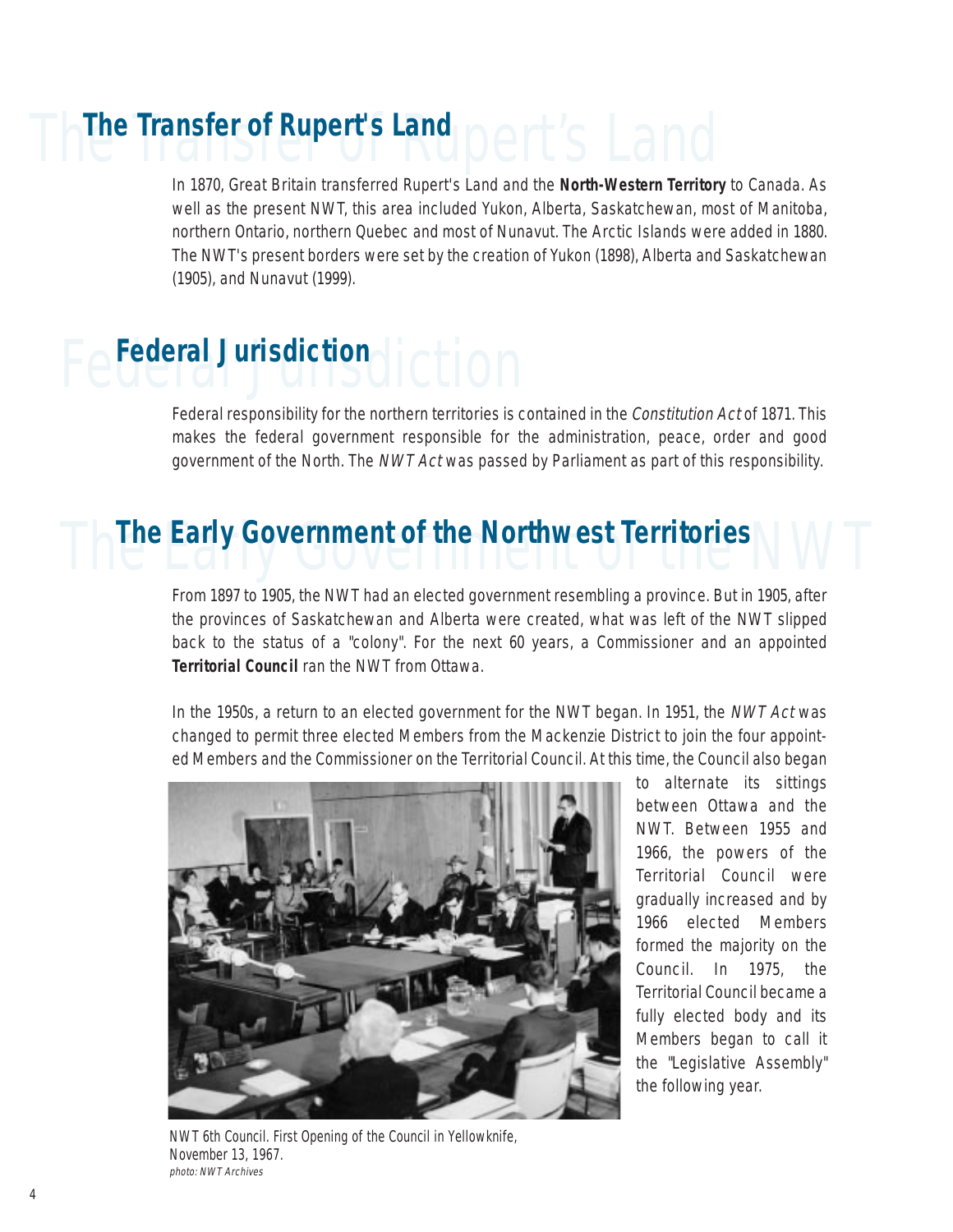### Devolution **Devolution**

In 1965, following consultations across the territories, the federal "Carrothers Commission" recommended a gradual increase in territorial responsibility through the setting up of a working territorial government. The Carrothers report had a lot of influence. In 1967, Yellowknife was made the capital of the NWT and the first Commissioner to be permanently based in the NWT was appointed. Many province-like responsibilities were taken over from the federal government in the following years. These included such things as education, housing and social services. Other responsibilities, like health care, forest management and fire suppression were taken over in the 1980s. Crown lands, oil, gas and mineral resources continue to be administered by the federal government.

### Responsible Government **Responsible Government**

**Responsible government** gradually developed after 1975. In that year, the first two MLAs were appointed to the Commissioner's "Executive Committee". The Executive Committee later became

the Executive Council or Cabinet of the NWT. In 1986, Commissioner Parker turned over his last Cabinet responsibilities to elected MLAs, a step that was authorized by the Minister of Indian Affairs and Northern Development under the NWT Act. This step marks full responsible government.

### Consensus **Consensus Government**

GOV CMLAs in the Legislative<br>means that following an MLAs in the Legislative Assembly of the NWT are not, at present, split along party lines. This means that, following an election, MLAs in the NWT formally vote to choose the Premier and Ministers. In all the provinces and Yukon, by contrast, MLAs are organized along party lines and the leader of the party which has the most MLAs is the Premier.



Dan Norris, Commissioner of the NWT from 1989 to 1994. Commissioner Norris was the first NWT Commissioner to serve strictly in a role like that of a provincial Lieutenant Governor. photo: NWT Archives

### The NWT and the Provinces **The NWT and the Provinces**

Although the NWT is not a province, its government is similar to that of a province. For example, Section 16 of the NWT Act sets out the powers of the Legislative Assembly and these are similar to the powers of provincial legislative assemblies.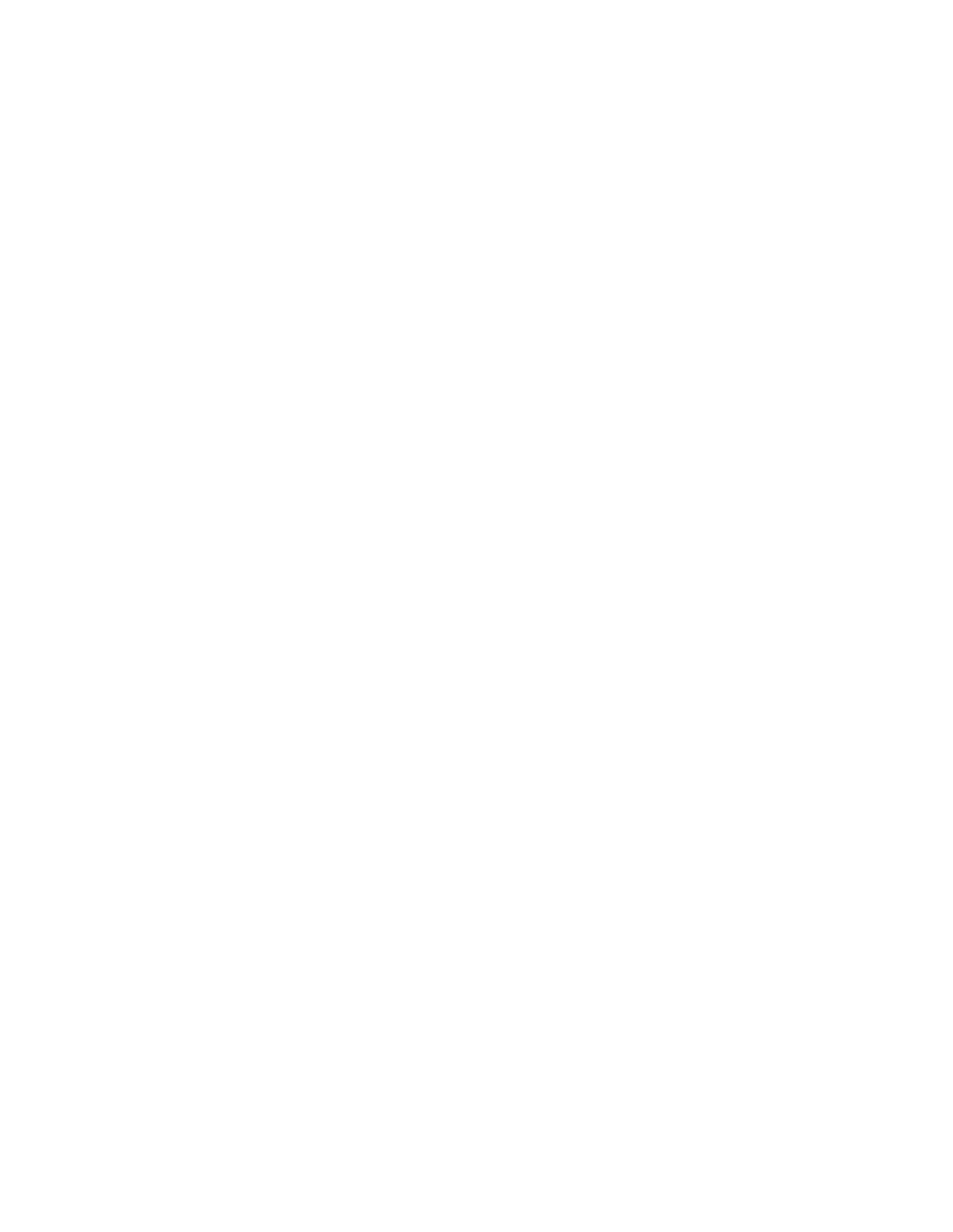The main limits on the powers of the GNWT are:

• Although the NWT has similar law-making powers to a province, these powers are not constitutionally protected. Territorial laws are overridden if they conflict with federal laws, even if they deal with a territorial responsibility.

• The federal government controls most Crown lands in the NWT, whereas provincial governments control most Crown lands in southern Canada. This means that the GNWT cannot collect royalties from resources taken from Crown lands or regulate many aspects of development on such lands.

Since the 1980s, the GNWT and the other territorial governments have gradually won the right to attend federal-provincial meetings along with the provinces. The GNWT now also participates in the Western Premiers' Conferences and the Annual Premiers' Conferences. However, territorial governments are not counted for purposes of a formal amendment to the Constitution of Canada under Part V of the Constitution Act, 1982.

Some of the important similarities and differences of the NWT and provincial governments are shown in the table on page 7.



13th Legislative Assembly of the NWT following the creation of Nunavut on April 1, 1999. Seated left to right: Joe Rabesca, Premier Jim Antoine, Speaker Sam Gargan, Jane Groenewegen and Minister Stephen Kakfwi. Standing left to right: Minister Floyd Roland, David Krutko, Don Morin, Minister Vince Steen, Minister Michael Miltenberger, Jake Ootes, Roy Erasmus, Seamus Henry and Minister Charles Dent. photo: NWT Legislative Assembly

### $\operatorname{Decause}$  the governments of the territories are

set up under federal laws, it is sometimes said that they are just branches of the federal government. But in a case dealing with Yukon's official languages the Yukon Supreme Court did not accept this view. In this 1986 case, Justice Mayer said:

"The Yukon territory is not a department of the federal Parliament or of the federal government. It is, in my view, an 'infant province', with most but not all the attributes of a true province. The main distinction between the Yukon Act on the one hand, and the Manitoba, Alberta and Saskatchewan Acts on the other (all federal Canadian statutes) is that, in creating provinces, the federal

government irrevocably divests itself of certain powers, whereas in the case of the Yukon Act, it retains the right to amend or repeal this statute (just as the Parliament of the United Kingdom technically retained the same right until the recent patriation of the Canadian constitution...)"

In the NWT Supreme Court Justice Vertes expressed a similar view in 1999:

"...the territorial assemblies... are not acting as agents or delegates of the federal parliament when legislating within their sphere of powers... In this sense they have a sovereign-like legislative character..."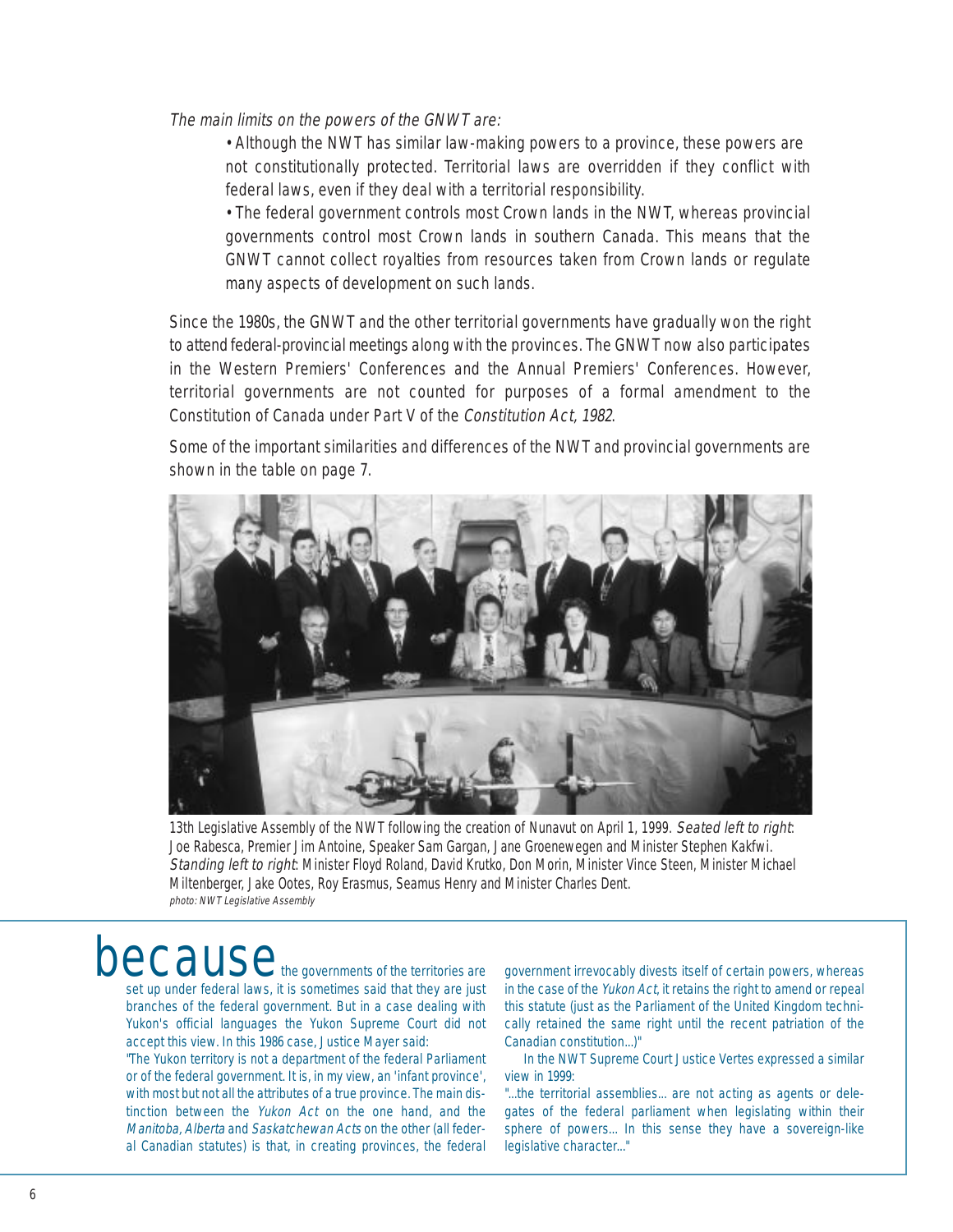### **The NWT and the Provinces Compared**

#### **Government Feature Cover Northwest Territories Access Provinces**

**Main source of law-making powers MWT Act (S. 16) Constitution Act, 1867** 

**Criminal prosecutions Federal Provincial Provincial Provincial Provincial Provincial Provincial Provincial Provincial Provincial Provincial Provincial Provincial Provincial Provincial Provincial Provincial Provincial Pr** 

**Attendance at First Ministers' By convention By convention By convention By convention Meetings**

**Symbolic Head** Commissioner (NWT Act) Lieutenant Governor

**Selection of Cabinet By MLAs (by territorial law)** By Premier (by convention)

**Assembly for elections consultation (NWT Act) advice of the Premier consultation** (NWT Act)

**Size and composition of <b>Fixed by territorial law within** Fixed by provincial law within Fixed by provincial law within **Legislative Assembly limits set by the NWT Act and broad constitutional limits** the constitution

- **Examples of law-making powers Taxation for territorial purposes** Taxation for provincial purposes
	- Territorial civil service Provincial civil service
	- Health care and charities **•** Health care and charities
	- Incorporation of companies Incorporation of companies
	- Municipal government **•** Municipal government
	- Property and civil rights Property and civil rights
	-
	-
	-

**Relation to federal laws** Federal laws **Federal laws** override territorial laws Provincial and federal in the event of a conflict between governments each have sole them law-making powers in certain

federal ownership and control

**Power to borrow money Federal authority required** May borrow on sole credit

(Constitution Act, 1867 ) **Head of Government Premier (by convention)** Premier (by convention) **Premier (by convention)** Premier (by convention)

**Term of Legislative Assembly** 4 years (*NWT Act* ) 5 years (*Constitution Act, 1982*)

**Power to dissolve Legislative** Federal government, following Lieutenant Governor, following (by convention)

(S. 92, 92A, 93, 95)

- 
- 
- 
- 
- 
- 
- Administration of justice Administration of justice
- Education Education Education Education Education
- Agriculture **Agriculture Agriculture** 
	- Immigration

areas. Federal laws override provincial laws in the areas of agriculture and immigration

**Public (Crown) lands Except for Commissioner's lands,** Provincial ownership and control